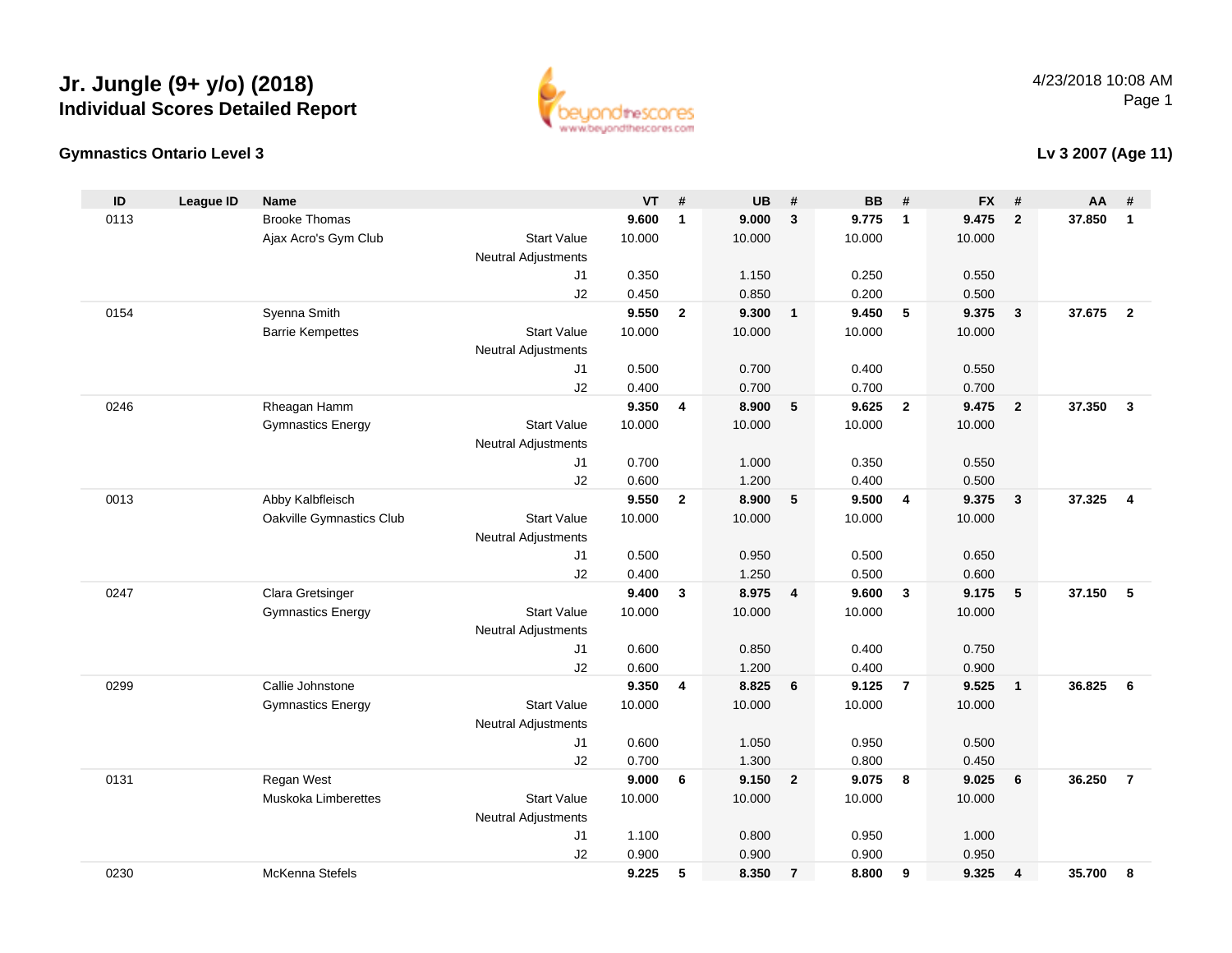

4/23/2018 10:08 AMPage 2

|      | <b>Gymnastics Energy</b> | <b>Start Value</b><br><b>Neutral Adjustments</b> | 10.000 | 10.000     | 10.000 |     | 10.000 |        |   |
|------|--------------------------|--------------------------------------------------|--------|------------|--------|-----|--------|--------|---|
|      |                          | J1                                               | 0.800  | 1.700      | 1.300  |     | 0.600  |        |   |
|      |                          | J2                                               | 0.750  | 1.600      | 1.100  |     | 0.750  |        |   |
| 0149 | Mahi Patel               |                                                  | 8.975  | 8.250<br>8 | 9.200  | - 6 | 8.750  | 35.175 | 9 |
|      | <b>Barrie Kempettes</b>  | <b>Start Value</b>                               | 10.000 | 10.000     | 10.000 |     | 10.000 |        |   |
|      |                          | <b>Neutral Adjustments</b>                       |        |            |        |     |        |        |   |
|      |                          | J1                                               | 1.100  | 1.900      | 0.700  |     | 1.300  |        |   |
|      |                          | J2                                               | 0.950  | 1.600      | 0.900  |     | 1.200  |        |   |

#### **Gymnastics Ontario Level 3**

| ID   | League ID | <b>Name</b>              |                            | $VT$ # |                          | $UB$ # |                          | <b>BB</b> | #                        | <b>FX</b> | - #                      | AA     | #                        |
|------|-----------|--------------------------|----------------------------|--------|--------------------------|--------|--------------------------|-----------|--------------------------|-----------|--------------------------|--------|--------------------------|
| 0116 |           | Megan McMullin           |                            | X.XXX  | $\overline{\phantom{a}}$ | X.XXX  | $\overline{\phantom{a}}$ | X.XXX     | $\overline{\phantom{a}}$ | X.XXX     | $\overline{\phantom{a}}$ | 0.000  | $\overline{\phantom{a}}$ |
| 0181 |           | Abigail Chandler         |                            | 9.350  | $\mathbf{2}$             | 9.500  |                          | 8.925     | -1                       | 9.575     | -1                       | 37.350 |                          |
|      |           | Galaxy                   | <b>Start Value</b>         | 10.000 |                          | 10.000 |                          | 10.000    |                          | 10.000    |                          |        |                          |
|      |           |                          | <b>Neutral Adjustments</b> |        |                          |        |                          |           |                          |           |                          |        |                          |
|      |           |                          | J1                         | 0.600  |                          | 0.550  |                          | 1.050     |                          | 0.400     |                          |        |                          |
|      |           |                          | J2                         | 0.700  |                          | 0.450  |                          | 1.100     |                          | 0.450     |                          |        |                          |
| 0241 |           | Olivia White             |                            | 9.500  | $\mathbf 1$              | 9.450  | $\overline{\mathbf{2}}$  | 8.500     | $\overline{\mathbf{2}}$  | 9.050     | - 2                      | 36.500 | $\mathbf{2}$             |
|      |           | <b>Gymnastics Energy</b> | <b>Start Value</b>         | 10.000 |                          | 10.000 |                          | 10.000    |                          | 10.000    |                          |        |                          |
|      |           |                          | <b>Neutral Adjustments</b> |        |                          |        |                          |           |                          |           |                          |        |                          |
|      |           |                          | J <sub>1</sub>             | 0.500  |                          | 0.500  |                          | 1.400     |                          | 0.950     |                          |        |                          |
|      |           |                          | J2                         | 0.500  |                          | 0.600  |                          | 1.600     |                          | 0.950     |                          |        |                          |

#### **Gymnastics Ontario Level 3**

**Lv 3 2003 (Age 15)**

| ID   | League ID | <b>Name</b>              |                            | <b>VT</b> | # | <b>UB</b> | #   | <b>BB</b> | # | $FX$ # |                | <b>AA</b> | - #                     |
|------|-----------|--------------------------|----------------------------|-----------|---|-----------|-----|-----------|---|--------|----------------|-----------|-------------------------|
| 0242 |           | <b>Sydney Audette</b>    |                            | 9.725     |   | 9.025     | -4  | 9.275     |   | 9.475  |                | 37.500    |                         |
|      |           | <b>Gymnastics Energy</b> | <b>Start Value</b>         | 10.000    |   | 10.000    |     | 10.000    |   | 10.000 |                |           |                         |
|      |           |                          | <b>Neutral Adjustments</b> |           |   |           |     |           |   |        |                |           |                         |
|      |           |                          | J1                         | 0.350     |   | 1.100     |     | 0.750     |   | 0.500  |                |           |                         |
|      |           |                          | J2                         | 0.200     |   | 0.850     |     | 0.700     |   | 0.550  |                |           |                         |
| 0150 |           | <b>Emily Penney</b>      |                            | 9.350 2   |   | 9.475     | - 1 | 8.800     | 4 | 9.350  | $\overline{2}$ | 36.975    | $\overline{\mathbf{2}}$ |
|      |           | <b>Barrie Kempettes</b>  | <b>Start Value</b>         | 10.000    |   | 10.000    |     | 10.000    |   | 10.000 |                |           |                         |
|      |           |                          | <b>Neutral Adjustments</b> |           |   |           |     |           |   |        |                |           |                         |
|      |           |                          | J <sub>1</sub>             | 0.650     |   | 0.500     |     | 1.100     |   | 0.700  |                |           |                         |
|      |           |                          | J <sub>2</sub>             | 0.650     |   | 0.550     |     | 1.300     |   | 0.600  |                |           |                         |

#### **Lv 3 2004 (Age 14)**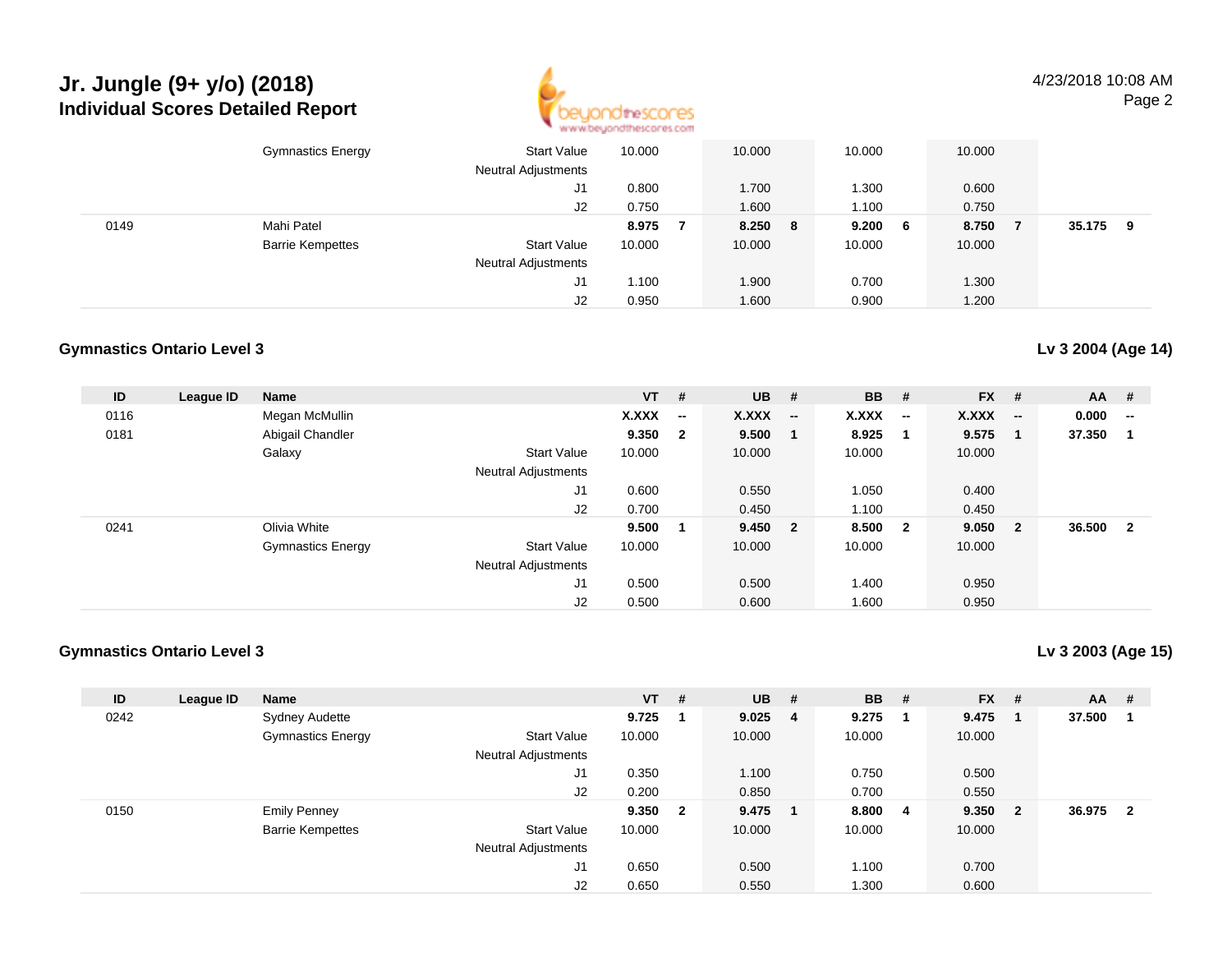

| 0117 | Amina Najib             |                            | 9.150  | 7 | 9.450  | $\overline{2}$ | 8.975    | $\overline{2}$ | 9.325  | $\overline{\mathbf{3}}$ | 36.900 | 3              |
|------|-------------------------|----------------------------|--------|---|--------|----------------|----------|----------------|--------|-------------------------|--------|----------------|
|      | Ajax Acro's Gym Club    | <b>Start Value</b>         | 10.000 |   | 10.000 |                | 10.000   |                | 10.000 |                         |        |                |
|      |                         | <b>Neutral Adjustments</b> |        |   |        |                |          |                |        |                         |        |                |
|      |                         | J1                         | 0.800  |   | 0.600  |                | 1.100    |                | 0.700  |                         |        |                |
|      |                         | J2                         | 0.900  |   | 0.500  |                | 0.950    |                | 0.650  |                         |        |                |
| 0030 | Sarah Goodhand          |                            | 9.200  | 6 | 8.375  | 6              | 8.875    | $\mathbf{3}$   | 8.400  | 6                       | 34.850 | $\overline{4}$ |
|      | <b>Bluewater</b>        | <b>Start Value</b>         | 10.000 |   | 10.000 |                | 10.000   |                | 10.000 |                         |        |                |
|      |                         | Neutral Adjustments        |        |   |        |                |          |                |        |                         |        |                |
|      |                         | J1                         | 0.800  |   | 1.750  |                | 1.250    |                | 1.500  |                         |        |                |
|      |                         | J2                         | 0.800  |   | 1.500  |                | 1.000    |                | 1.700  |                         |        |                |
| 0156 | Jessica Lemierzewicz    |                            | 9.250  | 5 | 9.200  | $\mathbf{3}$   | 8.175    | 5              | 8.175  | $\overline{7}$          | 34.800 | -5             |
|      | <b>Barrie Kempettes</b> | <b>Start Value</b>         | 10.000 |   | 10.000 |                | 10.000   |                | 10.000 |                         |        |                |
|      |                         | <b>Neutral Adjustments</b> |        |   |        |                |          |                |        |                         |        |                |
|      |                         | J1                         | 0.700  |   | 0.850  |                | 1.900    |                | 1.750  |                         |        |                |
|      |                         | J2                         | 0.800  |   | 0.750  |                | 1.750    |                | 1.900  |                         |        |                |
| 0152 | <b>Hilary Roye</b>      |                            | 9.275  | 4 | 8.875  | 5              | 7.675    | 6              | 8.650  | 5                       | 34.475 | - 6            |
|      | <b>Barrie Kempettes</b> | <b>Start Value</b>         | 10.000 |   | 10.000 |                | 10.000   |                | 10.000 |                         |        |                |
|      |                         | Neutral Adjustments        |        |   |        |                |          |                |        |                         |        |                |
|      |                         | J1                         | 0.800  |   | 1.150  |                | 2.450    |                | 1.300  |                         |        |                |
|      |                         | J2                         | 0.650  |   | 1.100  |                | 2.200    |                | 1.400  |                         |        |                |
| 0058 | <b>Riley Smith</b>      |                            | 9.325  | 3 | 8.200  | $\overline{7}$ | 6.950    | 7              | 8.750  | $\overline{\mathbf{4}}$ | 33.225 | $\overline{7}$ |
|      | <b>Gymnastic Giants</b> | <b>Start Value</b>         | 10.000 |   | 10.000 |                | 10.000   |                | 10.000 |                         |        |                |
|      |                         | <b>Neutral Adjustments</b> |        |   |        |                | $-0.100$ |                |        |                         |        |                |
|      |                         | J1                         | 0.650  |   | 1.900  |                | 2.900    |                | 1.100  |                         |        |                |
|      |                         | J2                         | 0.700  |   | 1.700  |                | 3.000    |                | 1.400  |                         |        |                |

#### **Gymnastics Ontario Level 3**

**Lv 3 2005 (Age 13) A**

| ID   | League ID | <b>Name</b>                        |                            | <b>VT</b> | # | <b>UB</b> | -# | <b>BB</b> | #            | $FX$ # |                | AA       | # |
|------|-----------|------------------------------------|----------------------------|-----------|---|-----------|----|-----------|--------------|--------|----------------|----------|---|
| 0010 |           | Carys Washer                       |                            | 9.650     |   | 9.850     | -1 | 9.175     | $\mathbf{2}$ | 9.625  |                | 38.300   |   |
|      |           | Oakville Gymnastics Club           | <b>Start Value</b>         | 10.000    |   | 10.000    |    | 10.000    |              | 10.000 |                |          |   |
|      |           |                                    | <b>Neutral Adjustments</b> |           |   |           |    |           |              |        |                |          |   |
|      |           |                                    | J1                         | 0.400     |   | 0.150     |    | 0.800     |              | 0.400  |                |          |   |
|      |           |                                    | J2                         | 0.300     |   | 0.150     |    | 0.850     |              | 0.350  |                |          |   |
| 0097 |           | Jessica McDonald                   |                            | 9.575 2   |   | 9.475     | -4 | 9.675     |              | 9.500  | $\overline{2}$ | 38.225 2 |   |
|      |           | <b>Shenderey Gymnastics Centre</b> | <b>Start Value</b>         | 10.000    |   | 10.000    |    | 10.000    |              | 10.000 |                |          |   |
|      |           |                                    | <b>Neutral Adjustments</b> |           |   |           |    |           |              |        |                |          |   |
|      |           |                                    | J1                         | 0.500     |   | 0.550     |    | 0.350     |              | 0.400  |                |          |   |
|      |           |                                    | J <sub>2</sub>             | 0.350     |   | 0.500     |    | 0.300     |              | 0.600  |                |          |   |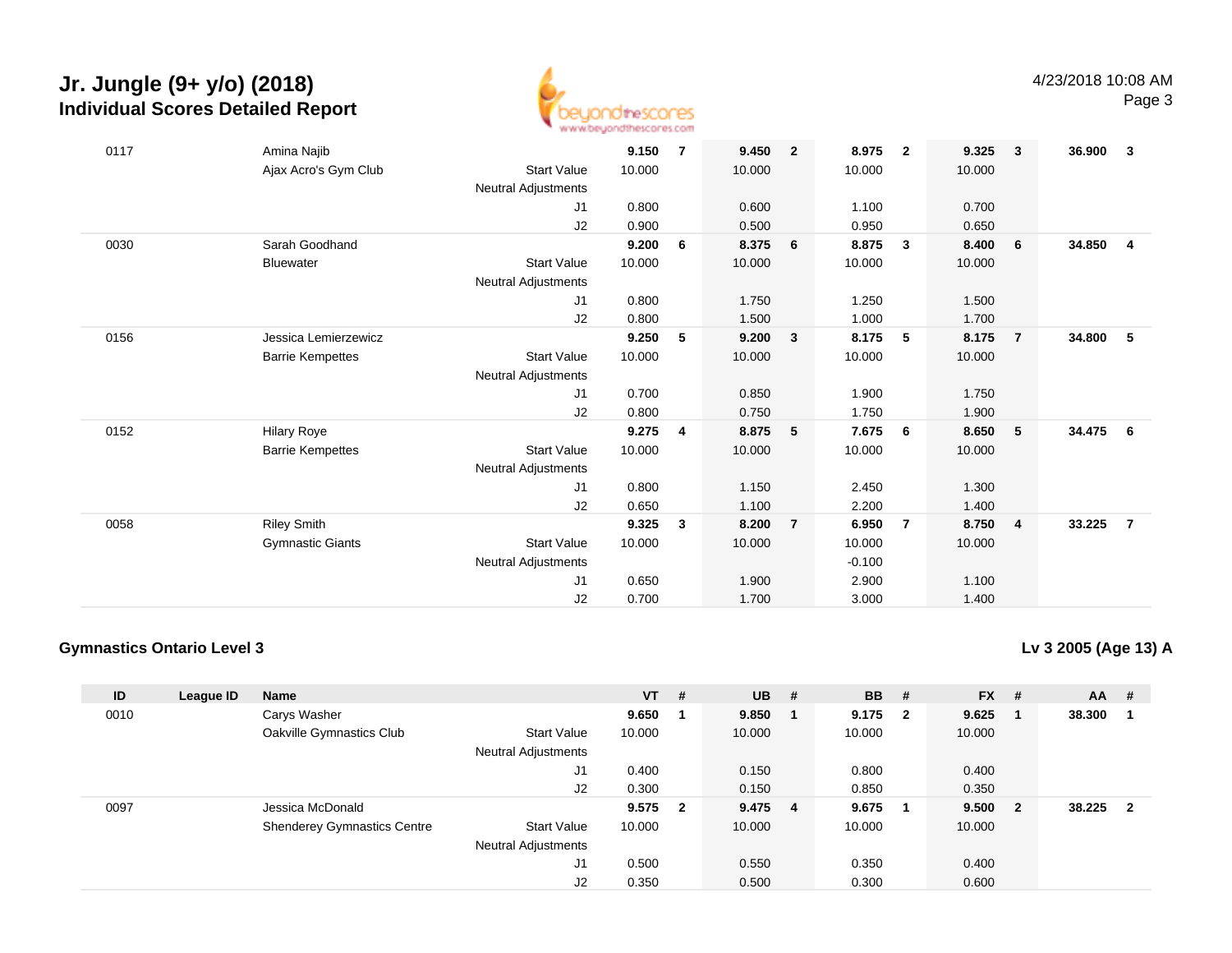

| 0119 | <b>Cassidy Gosse</b>     |                            | 9.350  | 5              | 9.700  | $\mathbf{3}$            | 8.975  | -5                      | 9.450  | $\mathbf{3}$   | 37.475 | $\mathbf{3}$   |
|------|--------------------------|----------------------------|--------|----------------|--------|-------------------------|--------|-------------------------|--------|----------------|--------|----------------|
|      | Ajax Acro's Gym Club     | <b>Start Value</b>         | 10.000 |                | 10.000 |                         | 10.000 |                         | 10.000 |                |        |                |
|      |                          | <b>Neutral Adjustments</b> |        |                |        |                         |        |                         |        |                |        |                |
|      |                          | J1                         | 0.700  |                | 0.300  |                         | 1.100  |                         | 0.600  |                |        |                |
|      |                          | J2                         | 0.600  |                | 0.300  |                         | 0.950  |                         | 0.500  |                |        |                |
| 0115 | Ines Lepage              |                            | 9.325  | 6              | 9.450  | 5                       | 9.050  | $\overline{4}$          | 9.450  | $\mathbf{3}$   | 37.275 | $\overline{4}$ |
|      | Ajax Acro's Gym Club     | <b>Start Value</b>         | 10.000 |                | 10.000 |                         | 10.000 |                         | 10.000 |                |        |                |
|      |                          | <b>Neutral Adjustments</b> |        |                |        |                         |        |                         |        |                |        |                |
|      |                          | J1                         | 0.700  |                | 0.550  |                         | 0.900  |                         | 0.600  |                |        |                |
|      |                          | J2                         | 0.650  |                | 0.550  |                         | 1.000  |                         | 0.500  |                |        |                |
| 0182 | <b>Eliot Savor</b>       |                            | 9.500  | 3              | 9.775  | $\overline{\mathbf{2}}$ | 9.175  | $\overline{2}$          | 8.775  | $\overline{7}$ | 37.225 | -5             |
|      | Galaxy                   | <b>Start Value</b>         | 10.000 |                | 10.000 |                         | 10.000 |                         | 10.000 |                |        |                |
|      |                          | Neutral Adjustments        |        |                |        |                         |        |                         |        |                |        |                |
|      |                          | J1                         | 0.500  |                | 0.200  |                         | 0.800  |                         | 1.200  |                |        |                |
|      |                          | J2                         | 0.500  |                | 0.250  |                         | 0.850  |                         | 1.250  |                |        |                |
| 0227 | Jinja Shepherd           |                            | 9.225  | $\overline{7}$ | 8.975  | $\overline{7}$          | 9.150  | $\overline{\mathbf{3}}$ | 9.050  | 5              | 36.400 | 6              |
|      | <b>Gymnastics Energy</b> | <b>Start Value</b>         | 10.000 |                | 10.000 |                         | 10.000 |                         | 10.000 |                |        |                |
|      |                          | <b>Neutral Adjustments</b> |        |                |        |                         |        |                         |        |                |        |                |
|      |                          | J <sub>1</sub>             | 0.750  |                | 1.000  |                         | 0.900  |                         | 0.950  |                |        |                |
|      |                          | J2                         | 0.800  |                | 1.050  |                         | 0.800  |                         | 0.950  |                |        |                |
| 0114 | Sandra Alsalloum         |                            | 9.375  | 4              | 9.175  | 6                       | 8.600  | 6                       | 9.125  | 4              | 36.275 | $\overline{7}$ |
|      | Ajax Acro's Gym Club     | <b>Start Value</b>         | 10.000 |                | 10.000 |                         | 10.000 |                         | 10.000 |                |        |                |
|      |                          | Neutral Adjustments        |        |                |        |                         |        |                         |        |                |        |                |
|      |                          | J1                         | 0.650  |                | 0.850  |                         | 1.350  |                         | 0.900  |                |        |                |
|      |                          | J <sub>2</sub>             | 0.600  |                | 0.800  |                         | 1.450  |                         | 0.850  |                |        |                |
| 0066 | Anna Elia                |                            | 9.150  | 8              | 8.525  | $\overline{\mathbf{8}}$ | 7.900  | $\overline{7}$          | 8.875  | 6              | 34.450 | 8              |
|      | <b>Gymnastic Giants</b>  | <b>Start Value</b>         | 10.000 |                | 10.000 |                         | 10.000 |                         | 10.000 |                |        |                |
|      |                          | <b>Neutral Adjustments</b> |        |                |        |                         |        |                         |        |                |        |                |
|      |                          | J1                         | 0.800  |                | 1.550  |                         | 2.200  |                         | 1.200  |                |        |                |
|      |                          | J2                         | 0.900  |                | 1.400  |                         | 2.000  |                         | 1.050  |                |        |                |

#### **Gymnastics Ontario Level 3**

**Lv 3 2005 (Age 13) B**

| ID   | League ID | Name                 |                            | VT     | # | <b>UB</b> | # | <b>BB</b> | $FX$ # | AA.    | - # |
|------|-----------|----------------------|----------------------------|--------|---|-----------|---|-----------|--------|--------|-----|
| 0121 |           | Evelyn Singh         |                            | 9.675  |   | 9.075     | 4 | 9.275     | 9.575  | 37.600 |     |
|      |           | Ajax Acro's Gym Club | <b>Start Value</b>         | 10.000 |   | 10.000    |   | 10.000    | 10.000 |        |     |
|      |           |                      | <b>Neutral Adjustments</b> |        |   |           |   |           |        |        |     |
|      |           |                      | J1                         | 0.400  |   | 0.950     |   | 0.750     | 0.500  |        |     |
|      |           |                      | J2                         | 0.250  |   | 0.900     |   | 0.700     | 0.350  |        |     |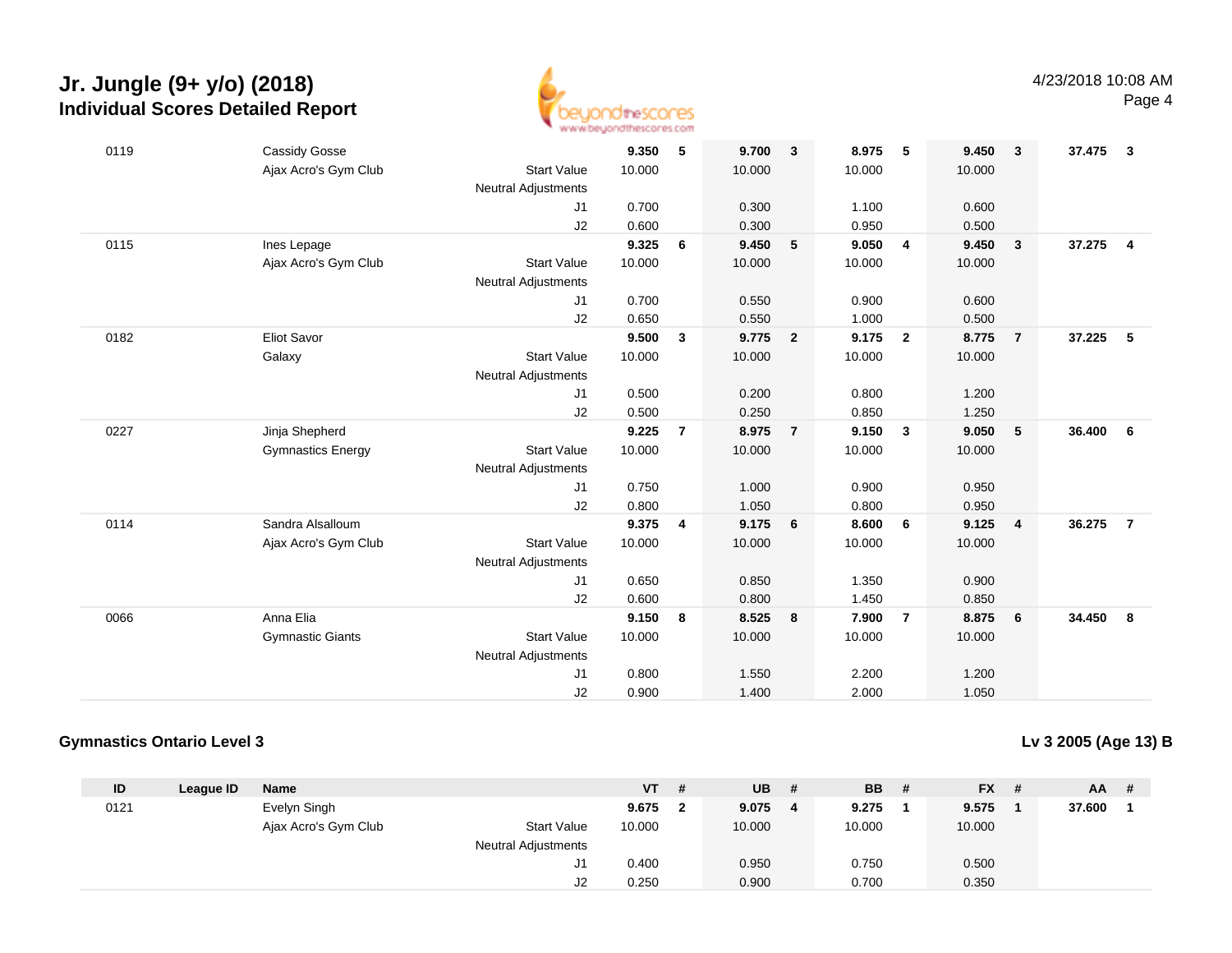

| 0103 | Jessica de Leon          |                            | 9.700  | $\mathbf{1}$ | 9.225  | $\overline{\mathbf{3}}$ | 9.125  | $\overline{\mathbf{2}}$ | 9.400  | $\overline{2}$ | 37.450 2 |                         |
|------|--------------------------|----------------------------|--------|--------------|--------|-------------------------|--------|-------------------------|--------|----------------|----------|-------------------------|
|      | Ajax Acro's Gym Club     | <b>Start Value</b>         | 10.000 |              | 10.000 |                         | 10.000 |                         | 10.000 |                |          |                         |
|      |                          | <b>Neutral Adjustments</b> |        |              |        |                         |        |                         |        |                |          |                         |
|      |                          | J1                         | 0.400  |              | 0.750  |                         | 0.950  |                         | 0.500  |                |          |                         |
|      |                          | J2                         | 0.200  |              | 0.800  |                         | 0.800  |                         | 0.700  |                |          |                         |
| 0243 | Sadie Kennedy            |                            | 9.700  | $\mathbf{1}$ | 9.075  | $\overline{4}$          | 9.000  | $\mathbf{3}$            | 9.275  | $\mathbf{3}$   | 37.050   | $\overline{\mathbf{3}}$ |
|      | <b>Gymnastics Energy</b> | <b>Start Value</b>         | 10.000 |              | 10.000 |                         | 10.000 |                         | 10.000 |                |          |                         |
|      |                          | <b>Neutral Adjustments</b> |        |              |        |                         |        |                         |        |                |          |                         |
|      |                          | J1                         | 0.300  |              | 0.900  |                         | 1.100  |                         | 0.750  |                |          |                         |
|      |                          | J2                         | 0.300  |              | 0.950  |                         | 0.900  |                         | 0.700  |                |          |                         |
| 0195 | Dani Allen               |                            | 9.400  | $\mathbf{3}$ | 9.275  | $\overline{\mathbf{2}}$ | 8.875  | $\overline{4}$          | 9.225  | $\overline{4}$ | 36.775   | $\overline{4}$          |
|      | Galaxy                   | <b>Start Value</b>         | 10.000 |              | 10.000 |                         | 10.000 |                         | 10.000 |                |          |                         |
|      |                          | <b>Neutral Adjustments</b> |        |              |        |                         |        |                         |        |                |          |                         |
|      |                          | J1                         | 0.600  |              | 0.600  |                         | 1.200  |                         | 0.750  |                |          |                         |
|      |                          | J2                         | 0.600  |              | 0.850  |                         | 1.050  |                         | 0.800  |                |          |                         |
| 0292 | Simonne McVanel          |                            | 9.325  | 4            | 9.375  | $\overline{1}$          | 8.750  | 5                       | 9.275  | $\mathbf{3}$   | 36.725   | 5                       |
|      | <b>Gymnastics Energy</b> | <b>Start Value</b>         | 10.000 |              | 10.000 |                         | 10.000 |                         | 10.000 |                |          |                         |
|      |                          | <b>Neutral Adjustments</b> |        |              |        |                         |        |                         |        |                |          |                         |
|      |                          | J1                         | 0.550  |              | 0.750  |                         | 1.200  |                         | 0.750  |                |          |                         |
|      |                          | J2                         | 0.800  |              | 0.500  |                         | 1.300  |                         | 0.700  |                |          |                         |
| 0065 | Ava Costa                |                            | 9.175  | 5            | 8.875  | 5                       | 8.175  | $\overline{7}$          | 8.675  | 6              | 34.900   | 6                       |
|      | <b>Gymnastic Giants</b>  | <b>Start Value</b>         | 10.000 |              | 10.000 |                         | 10.000 |                         | 10.000 |                |          |                         |
|      |                          | <b>Neutral Adjustments</b> |        |              |        |                         |        |                         |        |                |          |                         |
|      |                          | J1                         | 0.800  |              | 1.200  |                         | 1.850  |                         | 1.200  |                |          |                         |
|      |                          | J2                         | 0.850  |              | 1.050  |                         | 1.800  |                         | 1.450  |                |          |                         |
| 0120 | Iyanna Gangadin          |                            | 8.900  | 6            | 8.075  | 6                       | 8.550  | 6                       | 9.125  | 5              | 34.650   | $\overline{7}$          |
|      | Ajax Acro's Gym Club     | <b>Start Value</b>         | 10.000 |              | 10.000 |                         | 10.000 |                         | 10.000 |                |          |                         |
|      |                          | <b>Neutral Adjustments</b> |        |              |        |                         |        |                         |        |                |          |                         |
|      |                          | J1                         | 1.200  |              | 2.100  |                         | 1.500  |                         | 0.950  |                |          |                         |
|      |                          | J2                         | 1.000  |              | 1.750  |                         | 1.400  |                         | 0.800  |                |          |                         |
|      |                          |                            |        |              |        |                         |        |                         |        |                |          |                         |

#### **Gymnastics Ontario Level 3**

**Lv 3 2006 (Age 12) A**

| ID   | League ID | <b>Name</b>   |                            | <b>VT</b> | # | <b>UB</b> | #            | <b>BB</b> | -# | $FX$ # | AA I   | - # |
|------|-----------|---------------|----------------------------|-----------|---|-----------|--------------|-----------|----|--------|--------|-----|
| 0184 |           | Makayla Brown |                            | 9.550     |   | 9.550     | $\mathbf{2}$ | 9.000     | 3  | 9.550  | 37.650 |     |
|      |           | Galaxy        | <b>Start Value</b>         | 10.000    |   | 10.000    |              | 10.000    |    | 10.000 |        |     |
|      |           |               | <b>Neutral Adjustments</b> |           |   |           |              |           |    |        |        |     |
|      |           |               | J1                         | 0.500     |   | 0.400     |              | 1.100     |    | 0.400  |        |     |
|      |           |               | J2                         | 0.400     |   | 0.500     |              | 0.900     |    | 0.500  |        |     |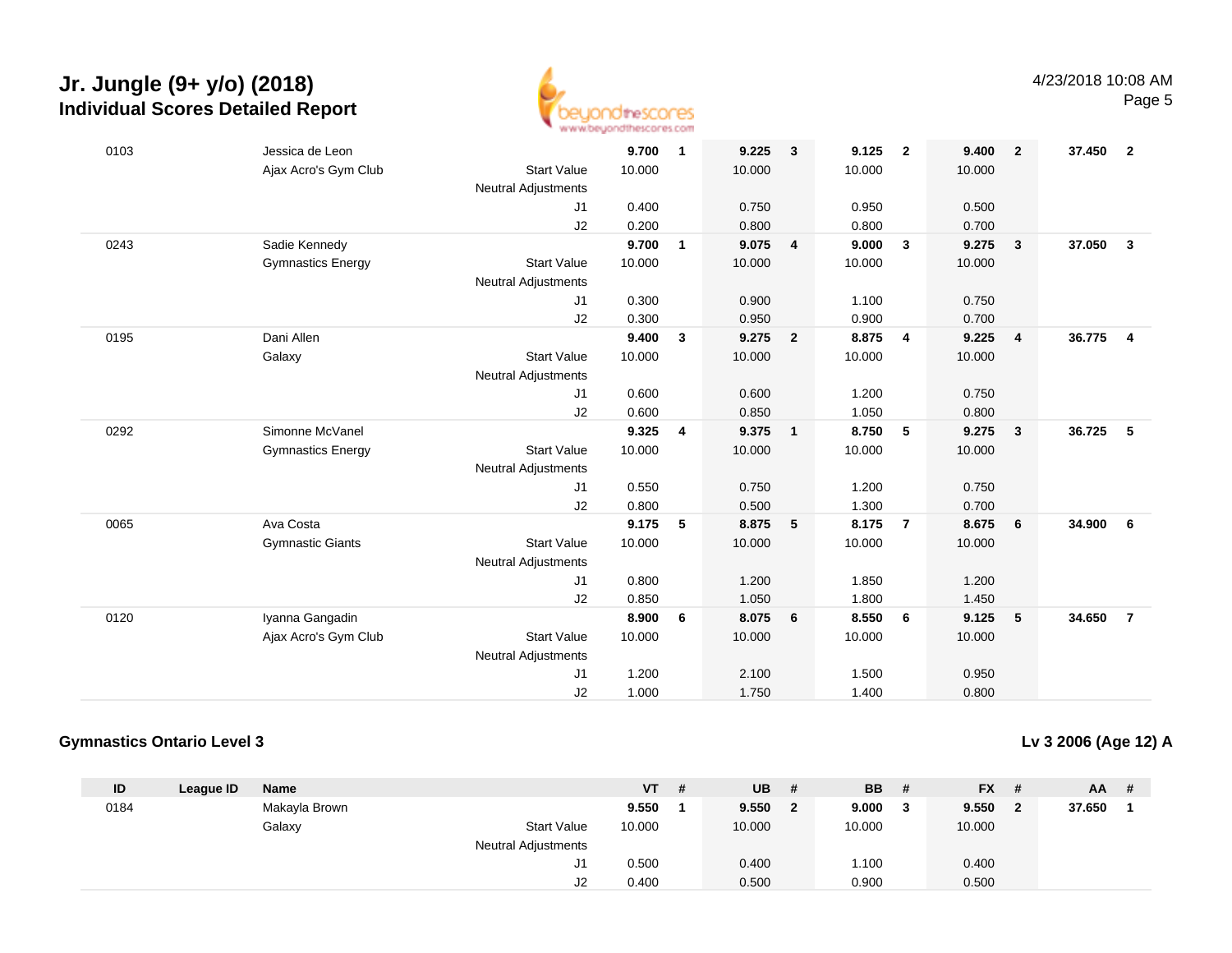

| 0105 | Halle-Kae Aguilera       |                            | 9.450  | $\mathbf{3}$   | 9.550  | $\overline{\mathbf{2}}$ | 9.100  | $\overline{\mathbf{2}}$ | 9.475  | $\mathbf{3}$   | 37.575 | $\overline{\mathbf{2}}$ |
|------|--------------------------|----------------------------|--------|----------------|--------|-------------------------|--------|-------------------------|--------|----------------|--------|-------------------------|
|      | Ajax Acro's Gym Club     | <b>Start Value</b>         | 10.000 |                | 10.000 |                         | 10.000 |                         | 10.000 |                |        |                         |
|      |                          | Neutral Adjustments        |        |                |        |                         |        |                         |        |                |        |                         |
|      |                          | J1                         | 0.500  |                | 0.450  |                         | 0.950  |                         | 0.500  |                |        |                         |
|      |                          | J2                         | 0.600  |                | 0.450  |                         | 0.850  |                         | 0.550  |                |        |                         |
| 0185 | Rebecca Pama             |                            | 8.950  | $\overline{7}$ | 9.675  | $\overline{\mathbf{1}}$ | 8.950  | $\overline{4}$          | 9.600  | $\mathbf{1}$   | 37.175 | $\overline{\mathbf{3}}$ |
|      | Galaxy                   | <b>Start Value</b>         | 10.000 |                | 10.000 |                         | 10.000 |                         | 10.000 |                |        |                         |
|      |                          | <b>Neutral Adjustments</b> |        |                |        |                         |        |                         |        |                |        |                         |
|      |                          | J1                         | 1.000  |                | 0.350  |                         | 1.100  |                         | 0.400  |                |        |                         |
|      |                          | J2                         | 1.100  |                | 0.300  |                         | 1.000  |                         | 0.400  |                |        |                         |
| 0199 | Maria-Isabella Jack      |                            | 9.500  | $\overline{2}$ | 9.500  | $\mathbf{3}$            | 9.325  | $\overline{1}$          | 8.850  | $\overline{7}$ | 37.175 | $\overline{\mathbf{3}}$ |
|      | Galaxy                   | <b>Start Value</b>         | 10.000 |                | 10.000 |                         | 10.000 |                         | 10.000 |                |        |                         |
|      |                          | Neutral Adjustments        |        |                |        |                         |        |                         |        |                |        |                         |
|      |                          | J1                         | 0.500  |                | 0.600  |                         | 0.650  |                         | 1.050  |                |        |                         |
|      |                          | J2                         | 0.500  |                | 0.400  |                         | 0.700  |                         | 1.250  |                |        |                         |
| 0147 | Erika Carbonara          |                            | 9.400  | 4              | 9.125  | 5                       | 8.700  | 6                       | 9.425  | $\overline{4}$ | 36.650 | $\overline{4}$          |
|      | <b>Barrie Kempettes</b>  | <b>Start Value</b>         | 10.000 |                | 10.000 |                         | 10.000 |                         | 10.000 |                |        |                         |
|      |                          | Neutral Adjustments        |        |                |        |                         |        |                         |        |                |        |                         |
|      |                          | J1                         | 0.600  |                | 0.900  |                         | 1.400  |                         | 0.600  |                |        |                         |
|      |                          | J2                         | 0.600  |                | 0.850  |                         | 1.200  |                         | 0.550  |                |        |                         |
| 0153 | Caleigh Ryan             |                            | 9.250  | 5              | 9.000  | 6                       | 8.550  | 8                       | 9.200  | 5              | 36.000 | 5                       |
|      | <b>Barrie Kempettes</b>  | <b>Start Value</b>         | 10.000 |                | 10.000 |                         | 10.000 |                         | 10.000 |                |        |                         |
|      |                          | <b>Neutral Adjustments</b> |        |                |        |                         |        |                         |        |                |        |                         |
|      |                          | J1                         | 0.700  |                | 1.000  |                         | 1.400  |                         | 0.800  |                |        |                         |
|      |                          | J2                         | 0.800  |                | 1.000  |                         | 1.500  |                         | 0.800  |                |        |                         |
| 0235 | Maddalena Valentini      |                            | 9.025  | 6              | 9.250  | $\overline{4}$          | 8.600  | $\overline{7}$          | 9.075  | 6              | 35.950 | 6                       |
|      | <b>Gymnastics Energy</b> | <b>Start Value</b>         | 10.000 |                | 10.000 |                         | 10.000 |                         | 10.000 |                |        |                         |
|      |                          | <b>Neutral Adjustments</b> |        |                |        |                         |        |                         |        |                |        |                         |
|      |                          | J1                         | 0.850  |                | 0.750  |                         | 1.400  |                         | 0.950  |                |        |                         |
|      |                          | J2                         | 1.100  |                | 0.750  |                         | 1.400  |                         | 0.900  |                |        |                         |
| 0305 | Julia Brouillard         |                            | 9.500  | $\overline{2}$ | 7.925  | $\overline{7}$          | 8.800  | 5                       | 9.075  | 6              | 35.300 | $\overline{7}$          |
|      | <b>Gymnastics Energy</b> | <b>Start Value</b>         | 10.000 |                | 10.000 |                         | 10.000 |                         | 10.000 |                |        |                         |
|      |                          | <b>Neutral Adjustments</b> |        |                |        |                         |        |                         |        |                |        |                         |
|      |                          | J1                         | 0.550  |                | 2.100  |                         | 1.250  |                         | 0.800  |                |        |                         |
|      |                          | J2                         | 0.450  |                | 2.050  |                         | 1.150  |                         | 1.050  |                |        |                         |

**Gymnastics Ontario Level 3**

**Lv 3 2006 (Age 12) B**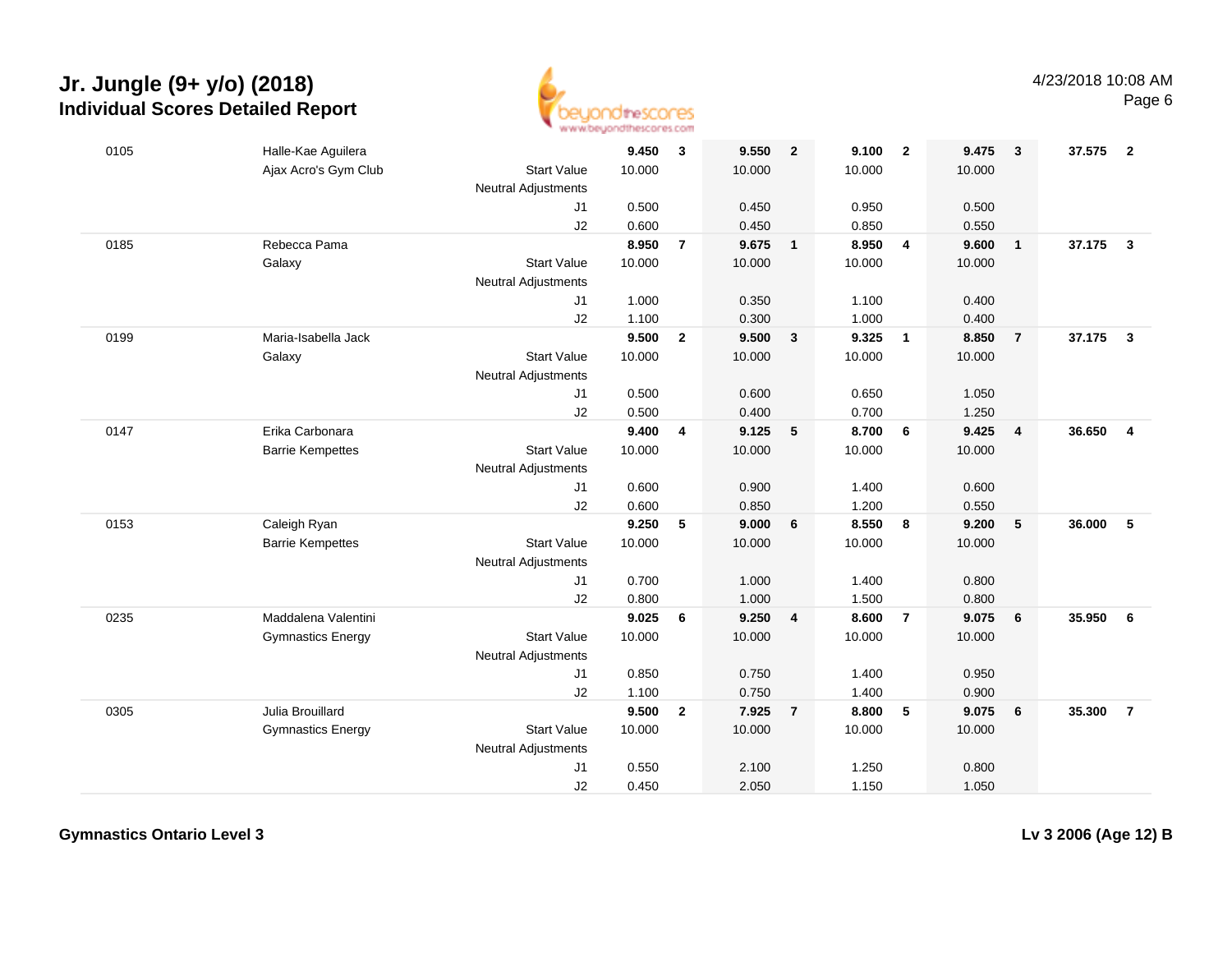

| ID   | <b>League ID</b> | <b>Name</b>                        |                            | <b>VT</b> | #                       | <b>UB</b> | #                       | <b>BB</b> | #                       | <b>FX</b> | #                       | AA     | #              |
|------|------------------|------------------------------------|----------------------------|-----------|-------------------------|-----------|-------------------------|-----------|-------------------------|-----------|-------------------------|--------|----------------|
| 0011 |                  | Emily Kalbfleisch                  |                            | 9.750     | $\mathbf{1}$            | 9.525     | $\overline{2}$          | 8.900     | 4                       | 9.625     | $\mathbf{1}$            | 37.800 | $\mathbf{1}$   |
|      |                  | Oakville Gymnastics Club           | <b>Start Value</b>         | 10.000    |                         | 10.000    |                         | 10.000    |                         | 10.000    |                         |        |                |
|      |                  |                                    | <b>Neutral Adjustments</b> |           |                         |           |                         |           |                         |           |                         |        |                |
|      |                  |                                    | J1                         | 0.300     |                         | 0.500     |                         | 1.000     |                         | 0.400     |                         |        |                |
|      |                  |                                    | J2                         | 0.200     |                         | 0.450     |                         | 1.200     |                         | 0.350     |                         |        |                |
| 0050 |                  | Lilly Zhou-Moore                   |                            | 9.500     | $\overline{\mathbf{4}}$ | 9.650     | $\mathbf{1}$            | 9.000     | $\overline{2}$          | 9.175     | 6                       | 37.325 | $\overline{2}$ |
|      |                  | <b>ASF</b>                         | <b>Start Value</b>         | 10.000    |                         | 10.000    |                         | 10.000    |                         | 10.000    |                         |        |                |
|      |                  |                                    | <b>Neutral Adjustments</b> |           |                         |           |                         |           |                         |           |                         |        |                |
|      |                  |                                    | J1                         | 0.600     |                         | 0.300     |                         | 0.900     |                         | 0.750     |                         |        |                |
|      |                  |                                    | J2                         | 0.400     |                         | 0.400     |                         | 1.100     |                         | 0.900     |                         |        |                |
| 0236 |                  | Grace Laffin                       |                            | 9.350     | 6                       | 9.475     | $\mathbf{3}$            | 8.950     | $\overline{\mathbf{3}}$ | 9.500     | $\overline{\mathbf{2}}$ | 37.275 | $\mathbf{3}$   |
|      |                  | <b>Gymnastics Energy</b>           | <b>Start Value</b>         | 10.000    |                         | 10.000    |                         | 10.000    |                         | 10.000    |                         |        |                |
|      |                  |                                    | <b>Neutral Adjustments</b> |           |                         |           |                         |           |                         |           |                         |        |                |
|      |                  |                                    | J1                         | 0.600     |                         | 0.600     |                         | 1.100     |                         | 0.500     |                         |        |                |
|      |                  |                                    | J2                         | 0.700     |                         | 0.450     |                         | 1.000     |                         | 0.500     |                         |        |                |
| 0239 |                  | Elinore Radimer                    |                            | 9.225     | $\overline{7}$          | 9.350     | $\overline{\mathbf{4}}$ | 8.650     | 6                       | 9.225     | $5\phantom{.0}$         | 36.450 | $\overline{4}$ |
|      |                  | <b>Gymnastics Energy</b>           | <b>Start Value</b>         | 10.000    |                         | 10.000    |                         | 10.000    |                         | 10.000    |                         |        |                |
|      |                  |                                    | <b>Neutral Adjustments</b> |           |                         |           |                         |           |                         |           |                         |        |                |
|      |                  |                                    | J1                         | 0.750     |                         | 0.600     |                         | 1.400     |                         | 0.750     |                         |        |                |
|      |                  |                                    | J2                         | 0.800     |                         | 0.700     |                         | 1.300     |                         | 0.800     |                         |        |                |
| 0068 |                  | Karina Kainth                      |                            | 9.350     | 6                       | 9.200     | 5                       | 8.500     | $\overline{7}$          | 9.325     | $\overline{\mathbf{3}}$ | 36.375 | - 5            |
|      |                  | <b>Gymnastic Giants</b>            | <b>Start Value</b>         | 10.000    |                         | 10.000    |                         | 10.000    |                         | 10.000    |                         |        |                |
|      |                  |                                    | Neutral Adjustments        |           |                         |           |                         |           |                         |           |                         |        |                |
|      |                  |                                    | J1                         | 0.700     |                         | 0.850     |                         | 1.400     |                         | 0.700     |                         |        |                |
|      |                  |                                    | J2                         | 0.600     |                         | 0.750     |                         | 1.600     |                         | 0.650     |                         |        |                |
| 0128 |                  | Danica Clark                       |                            | 9.450     | 5                       | 8.550     | $\overline{7}$          | 9.275     | $\overline{1}$          | 9.000     | $\overline{7}$          | 36.275 | - 6            |
|      |                  | Muskoka Limberettes                | <b>Start Value</b>         | 10.000    |                         | 10.000    |                         | 10.000    |                         | 10.000    |                         |        |                |
|      |                  |                                    | <b>Neutral Adjustments</b> |           |                         |           |                         |           |                         |           |                         |        |                |
|      |                  |                                    | J1                         | 0.500     |                         | 1.550     |                         | 0.800     |                         | 1.000     |                         |        |                |
|      |                  |                                    | J2                         | 0.600     |                         | 1.350     |                         | 0.650     |                         | 1.000     |                         |        |                |
| 0183 |                  | Leah Fowler                        |                            | 9.550     | $\mathbf{3}$            | 8.600     | 6                       | 8.800     | $5\overline{5}$         | 9.275     | $\overline{\mathbf{4}}$ | 36.225 | $\overline{7}$ |
|      |                  | Galaxy                             | <b>Start Value</b>         | 10.000    |                         | 10.000    |                         | 10.000    |                         | 10.000    |                         |        |                |
|      |                  |                                    | Neutral Adjustments        |           |                         |           |                         |           |                         |           |                         |        |                |
|      |                  |                                    | J1                         | 0.500     |                         | 1.400     |                         | 1.300     |                         | 0.800     |                         |        |                |
|      |                  |                                    | J2                         | 0.400     |                         | 1.400     |                         | 1.100     |                         | 0.650     |                         |        |                |
| 0081 |                  | <b>Tiana Schienke</b>              |                            | 9.650     | $\overline{2}$          | 9.525     | $\overline{2}$          | 8.150     | 8                       | 8.450     | 8                       | 35.775 | 8              |
|      |                  | <b>Shenderey Gymnastics Centre</b> | <b>Start Value</b>         | 10.000    |                         | 10.000    |                         | 10.000    |                         | 10.000    |                         |        |                |
|      |                  |                                    | <b>Neutral Adjustments</b> |           |                         |           |                         |           |                         |           |                         |        |                |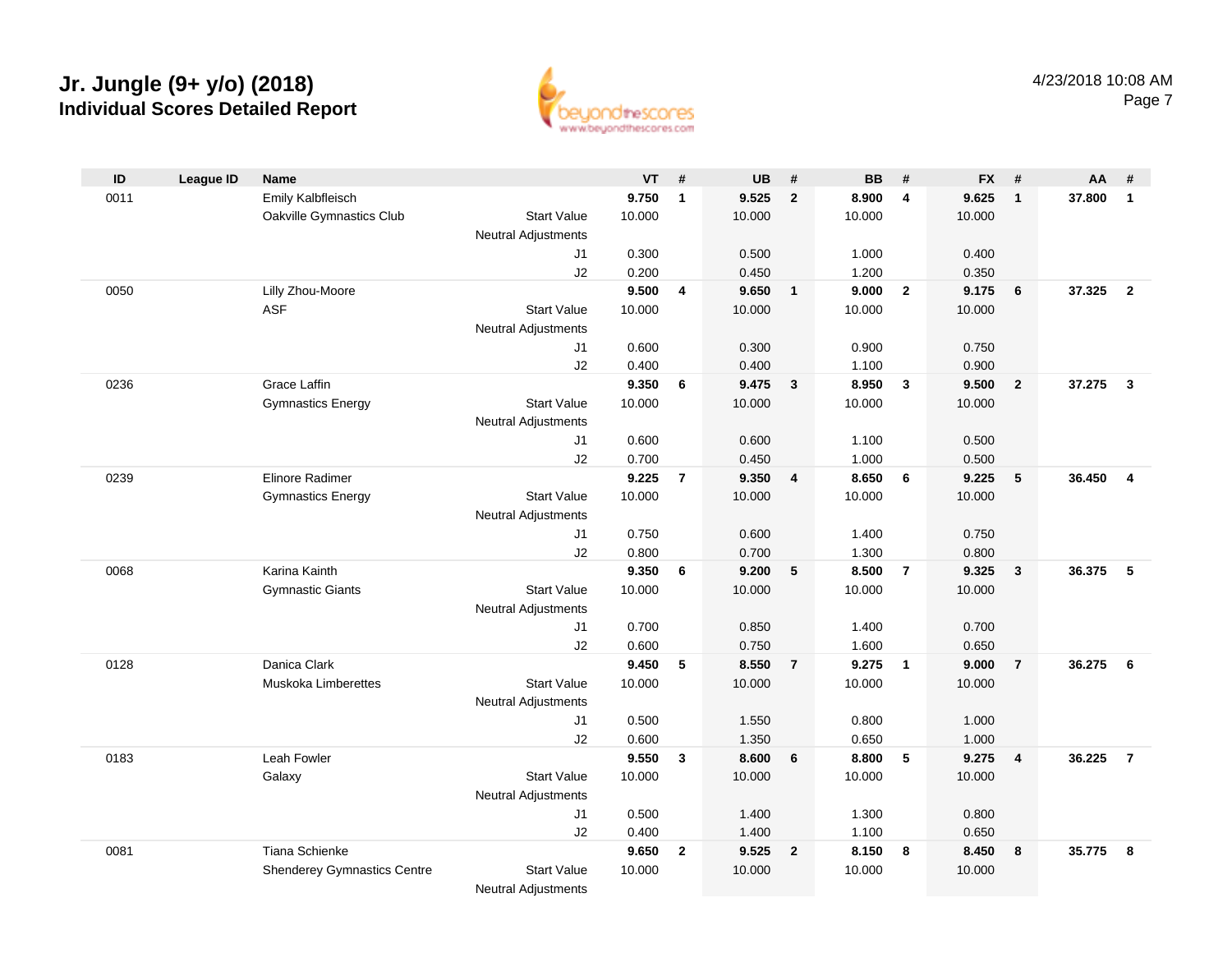

| 0.400 | 0.400 | 1.900 | 1.600 |
|-------|-------|-------|-------|
| 0.300 | 0.550 | 1.800 | 1.500 |

#### **Gymnastics Ontario Level 3**

| ID   | <b>League ID</b> | <b>Name</b>              |                            | <b>VT</b> | #              | <b>UB</b> | #                       | <b>BB</b> | #              | <b>FX</b> | #              | AA     | #                       |
|------|------------------|--------------------------|----------------------------|-----------|----------------|-----------|-------------------------|-----------|----------------|-----------|----------------|--------|-------------------------|
| 0033 |                  | Paige Gaulton            |                            | 9.700     | $\overline{2}$ | 9.625     | $\overline{1}$          | 9.725     | $\overline{2}$ | 9.625     | $\overline{2}$ | 38.675 | $\mathbf{1}$            |
|      |                  | Bluewater                | <b>Start Value</b>         | 10.000    |                | 10.000    |                         | 10.000    |                | 10.000    |                |        |                         |
|      |                  |                          | Neutral Adjustments        |           |                |           |                         |           |                |           |                |        |                         |
|      |                  |                          | J <sub>1</sub>             | 0.350     |                | 0.300     |                         | 0.250     |                | 0.350     |                |        |                         |
|      |                  |                          | J2                         | 0.250     |                | 0.450     |                         | 0.300     |                | 0.400     |                |        |                         |
| 0107 |                  | Aislynn Mann             |                            | 9.825     | $\mathbf{1}$   | 9.075     | $\overline{4}$          | 9.800     | $\overline{1}$ | 9.300     | 6              | 38,000 | $\overline{2}$          |
|      |                  | Ajax Acro's Gym Club     | <b>Start Value</b>         | 10.000    |                | 10.000    |                         | 10.000    |                | 10.000    |                |        |                         |
|      |                  |                          | <b>Neutral Adjustments</b> |           |                |           |                         |           |                |           |                |        |                         |
|      |                  |                          | J1                         | 0.150     |                | 0.900     |                         | 0.200     |                | 0.650     |                |        |                         |
|      |                  |                          | J2                         | 0.200     |                | 0.950     |                         | 0.200     |                | 0.750     |                |        |                         |
| 0009 |                  | Sophia Stangaciu         |                            | 9.650     | 3              | 9.250     | $\overline{\mathbf{3}}$ | 9.250     | 6              | 9.750     | $\mathbf{1}$   | 37.900 | $\mathbf{3}$            |
|      |                  | Oakville Gymnastics Club | <b>Start Value</b>         | 10.000    |                | 10.000    |                         | 10.000    |                | 10.000    |                |        |                         |
|      |                  |                          | <b>Neutral Adjustments</b> |           |                |           |                         | $-0.100$  |                |           |                |        |                         |
|      |                  |                          | J <sub>1</sub>             | 0.300     |                | 0.800     |                         | 0.550     |                | 0.200     |                |        |                         |
|      |                  |                          | J2                         | 0.400     |                | 0.700     |                         | 0.750     |                | 0.300     |                |        |                         |
| 0108 |                  | Camila O'Hare            |                            | 9.575     | $\overline{4}$ | 8.850     | 6                       | 9.375     | $\overline{4}$ | 9.375     | $\overline{4}$ | 37.175 | $\overline{\mathbf{4}}$ |
|      |                  | Ajax Acro's Gym Club     | <b>Start Value</b>         | 10.000    |                | 10.000    |                         | 10.000    |                | 10.000    |                |        |                         |
|      |                  |                          | <b>Neutral Adjustments</b> |           |                |           |                         |           |                |           |                |        |                         |
|      |                  |                          | J <sub>1</sub>             | 0.400     |                | 1.200     |                         | 0.650     |                | 0.700     |                |        |                         |
|      |                  |                          | J2                         | 0.450     |                | 1.100     |                         | 0.600     |                | 0.550     |                |        |                         |
| 0109 |                  | Leilani Valera           |                            | 9.375     | 5              | 8.925     | $-5$                    | 9.475     | $\mathbf{3}$   | 9.150     | 8              | 36.925 | 5                       |
|      |                  | Ajax Acro's Gym Club     | <b>Start Value</b>         | 10.000    |                | 10.000    |                         | 10.000    |                | 10.000    |                |        |                         |
|      |                  |                          | <b>Neutral Adjustments</b> |           |                |           |                         |           |                |           |                |        |                         |
|      |                  |                          | J <sub>1</sub>             | 0.650     |                | 1.000     |                         | 0.550     |                | 0.750     |                |        |                         |
|      |                  |                          | J2                         | 0.600     |                | 1.150     |                         | 0.500     |                | 0.950     |                |        |                         |
| 0014 |                  | Ini Banjoko              |                            | 9.325     | 6              | 9.350     | $\overline{\mathbf{2}}$ | 8.975     | 8              | 9.250     | $\overline{7}$ | 36.900 | 6                       |
|      |                  | Oakville Gymnastics Club | <b>Start Value</b>         | 10.000    |                | 10.000    |                         | 10.000    |                | 10.000    |                |        |                         |
|      |                  |                          | <b>Neutral Adjustments</b> |           |                |           |                         |           |                |           |                |        |                         |
|      |                  |                          | J1                         | 0.650     |                | 0.600     |                         | 0.950     |                | 0.650     |                |        |                         |
|      |                  |                          | J2                         | 0.700     |                | 0.700     |                         | 1.100     |                | 0.850     |                |        |                         |
| 0056 |                  | <b>Isabelle Franca</b>   |                            | 9.150     | $\overline{7}$ | 8.725     | 8                       | 9.350     | 5              | 9.475     | $\mathbf{3}$   | 36.700 | $\overline{7}$          |
|      |                  | <b>ASF</b>               | <b>Start Value</b>         | 10.000    |                | 10.000    |                         | 10.000    |                | 10.000    |                |        |                         |
|      |                  |                          | <b>Neutral Adjustments</b> |           |                |           |                         | $-0.100$  |                |           |                |        |                         |

**Lv 3 2008 (Age 10) A**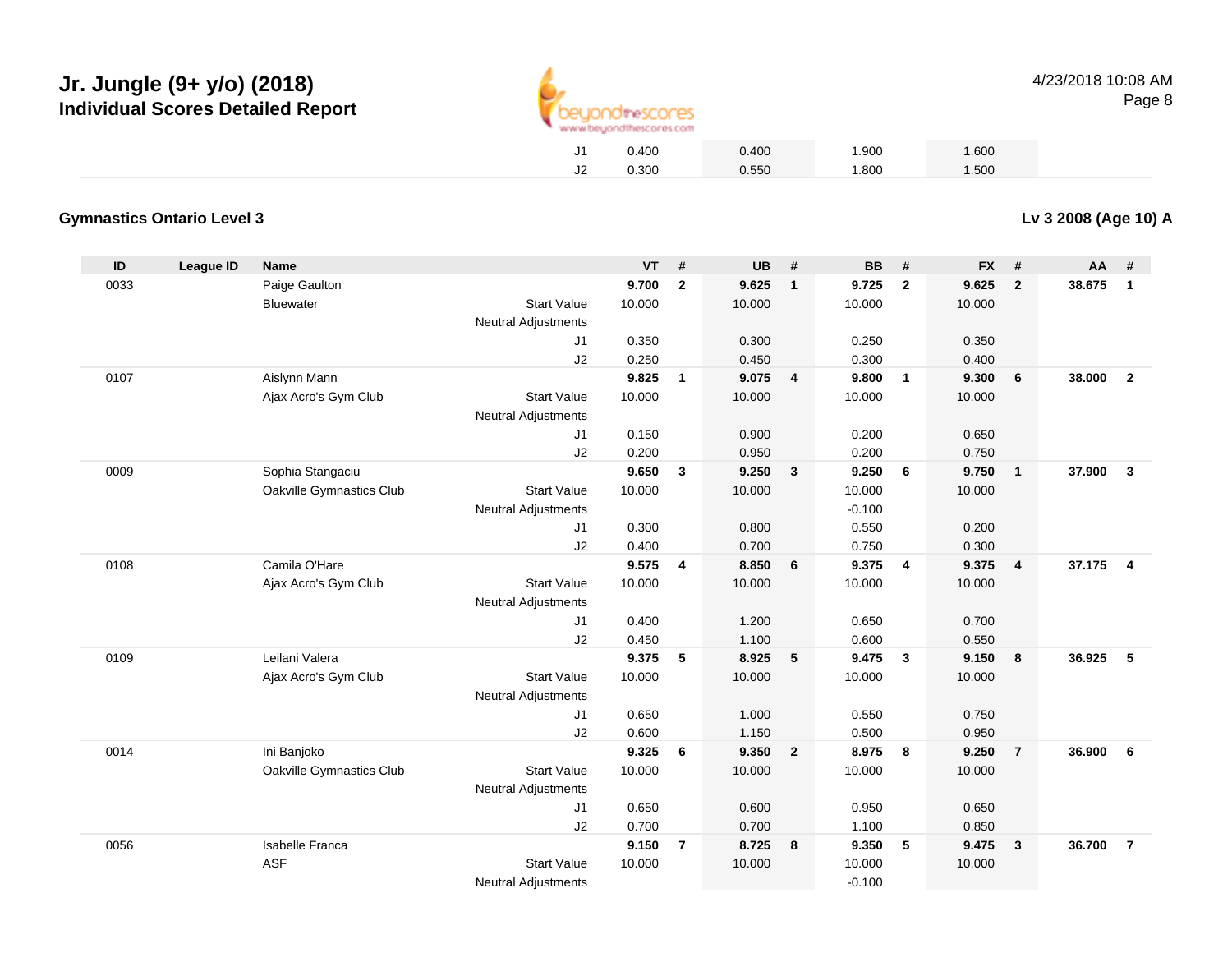

4/23/2018 10:08 AMPage 9

|      |                                    | J1                         | 0.900      | 1.200  | 0.600  | 0.450      |             |
|------|------------------------------------|----------------------------|------------|--------|--------|------------|-------------|
|      |                                    | J2                         | 0.800      | 1.350  | 0.500  | 0.600      |             |
| 0096 | Makayla Henriques                  |                            | 9.125<br>8 | 8.825  | 9.025  | 9.325<br>5 | 36.300<br>8 |
|      | <b>Shenderey Gymnastics Centre</b> | <b>Start Value</b>         | 10.000     | 10.000 | 10.000 | 10.000     |             |
|      |                                    | <b>Neutral Adjustments</b> |            |        |        |            |             |
|      |                                    | J1                         | 0.800      | 1.100  | 0.850  | 0.650      |             |
|      |                                    | J2                         | 0.950      | 1.250  | 1.100  | 0.700      |             |

#### **Gymnastics Ontario Level 3**

**Lv 3 2008 (Age 10) B**

| ID   | League ID | <b>Name</b>                        |                            | <b>VT</b> | #              | <b>UB</b> | #                       | <b>BB</b> | #              | <b>FX</b> | #              | AA     | #              |
|------|-----------|------------------------------------|----------------------------|-----------|----------------|-----------|-------------------------|-----------|----------------|-----------|----------------|--------|----------------|
| 0287 |           | Myrna Romero                       |                            | 9.450     | $\overline{4}$ | 9.225     | $\mathbf{1}$            | 9.650     | $\overline{1}$ | 9.600     | $\mathbf{1}$   | 37.925 | $\mathbf{1}$   |
|      |           | Aereo Gymnastics Club              | <b>Start Value</b>         | 10.000    |                | 10.000    |                         | 10.000    |                | 10.000    |                |        |                |
|      |           |                                    | Neutral Adjustments        |           |                |           |                         |           |                |           |                |        |                |
|      |           |                                    | J1                         | 0.600     |                | 0.700     |                         | 0.300     |                | 0.450     |                |        |                |
|      |           |                                    | J2                         | 0.500     |                | 0.850     |                         | 0.400     |                | 0.350     |                |        |                |
| 0085 |           | Cadence Dirocco                    |                            | 9.400     | 6              | 9.125     | $\overline{\mathbf{3}}$ | 9.200     | 5              | 9.400     | $\overline{3}$ | 37.125 | $\overline{2}$ |
|      |           | <b>Shenderey Gymnastics Centre</b> | <b>Start Value</b>         | 10.000    |                | 10.000    |                         | 10.000    |                | 10.000    |                |        |                |
|      |           |                                    | <b>Neutral Adjustments</b> |           |                |           |                         |           |                |           |                |        |                |
|      |           |                                    | J1                         | 0.600     |                | 0.850     |                         | 0.650     |                | 0.650     |                |        |                |
|      |           |                                    | J2                         | 0.600     |                | 0.900     |                         | 0.950     |                | 0.550     |                |        |                |
| 0231 |           | Dorothy Foulser                    |                            | 9.500     | $\mathbf{3}$   | 8.800     | $\overline{4}$          | 9.300     | $\overline{4}$ | 9.500     | $\overline{2}$ | 37.100 | $\mathbf{3}$   |
|      |           | <b>Gymnastics Energy</b>           | <b>Start Value</b>         | 10.000    |                | 10.000    |                         | 10.000    |                | 10.000    |                |        |                |
|      |           |                                    | <b>Neutral Adjustments</b> |           |                |           |                         |           |                |           |                |        |                |
|      |           |                                    | J1                         | 0.450     |                | 1.200     |                         | 0.700     |                | 0.600     |                |        |                |
|      |           |                                    | J2                         | 0.550     |                | 1.200     |                         | 0.700     |                | 0.400     |                |        |                |
| 0098 |           | Alexandra Stratulat                |                            | 9.650     | $\mathbf{1}$   | 9.200     | $\overline{2}$          | 9.450     | $\overline{2}$ | 8.350     | 5              | 36.650 | $\overline{4}$ |
|      |           | <b>Shenderey Gymnastics Centre</b> | <b>Start Value</b>         | 10.000    |                | 10.000    |                         | 10.000    |                | 10.000    |                |        |                |
|      |           |                                    | <b>Neutral Adjustments</b> |           |                |           |                         |           |                |           |                |        |                |
|      |           |                                    | J1                         | 0.350     |                | 0.900     |                         | 0.550     |                | 1.600     |                |        |                |
|      |           |                                    | J2                         | 0.350     |                | 0.700     |                         | 0.550     |                | 1.700     |                |        |                |
| 0233 |           | Avery Azzopardi                    |                            | 9.425     | 5              | 8.575     | $\overline{7}$          | 9.075     | $\overline{7}$ | 9.400     | $\overline{3}$ | 36.475 | 5              |
|      |           | <b>Gymnastics Energy</b>           | <b>Start Value</b>         | 10.000    |                | 10.000    |                         | 10.000    |                | 10.000    |                |        |                |
|      |           |                                    | <b>Neutral Adjustments</b> |           |                |           |                         |           |                |           |                |        |                |
|      |           |                                    | J1                         | 0.600     |                | 1.400     |                         | 0.850     |                | 0.550     |                |        |                |
|      |           |                                    | J2                         | 0.550     |                | 1.450     |                         | 1.000     |                | 0.650     |                |        |                |
| 0110 |           | Alaia Handy                        |                            | 9.500     | $\mathbf{3}$   | 8.600     | 6                       | 9.150     | 6              | 9.025     | $\overline{4}$ | 36.275 | 6              |
|      |           | Ajax Acro's Gym Club               | <b>Start Value</b>         | 10.000    |                | 10.000    |                         | 10.000    |                | 10.000    |                |        |                |
|      |           |                                    | <b>Neutral Adjustments</b> |           |                |           |                         |           |                |           |                |        |                |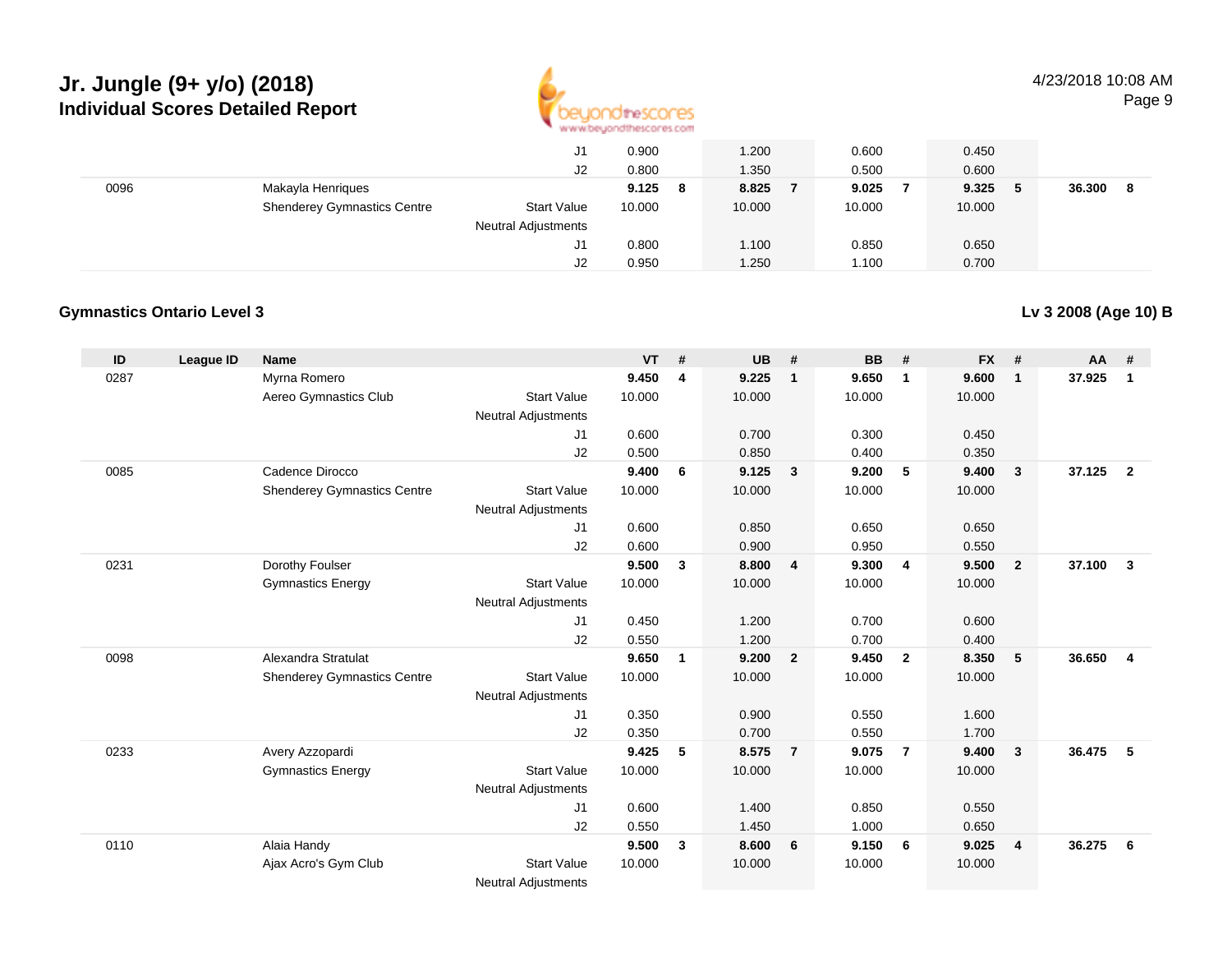

4/23/2018 10:08 AM

**Lv 3 2009 (Age 9) A**

Page 10

|      |                      | J1                         | 0.500  | 1.300       | 0.750        | 0.950       |        |
|------|----------------------|----------------------------|--------|-------------|--------------|-------------|--------|
|      |                      | J2                         | 0.500  | 1.500       | 0.950        | 1.000       |        |
| 0106 | Isobel Kerpel        |                            | 9.575  | 8.625<br>-5 | 9.400<br>- 3 | 8.175<br>-6 | 35.775 |
|      | Ajax Acro's Gym Club | <b>Start Value</b>         | 10.000 | 10.000      | 10.000       | 10.000      |        |
|      |                      | <b>Neutral Adjustments</b> |        |             |              |             |        |
|      |                      | J1                         | 0.400  | 1.200       | 0.650        | 1.850       |        |
|      |                      | J2                         | 0.450  | 1.550       | 0.550        | 1.800       |        |

#### **Gymnastics Ontario Level 3**

#### **ID League ID Name VT # UB # BB # FX # AA #** 0286 Brooke Moore **9.625 <sup>4</sup> 9.375 <sup>2</sup> 9.775 <sup>2</sup> 9.750 <sup>2</sup> 38.525 <sup>1</sup>** Aereo Gymnastics Clubb 3tart Value 10.000 10.000 10.000 10.000 10.000 Neutral Adjustments J1 0.350 0.650 0.200 0.250 J2 0.400 0.600 0.250 0.250 0285 McKenna Montague **9.700 <sup>2</sup> 9.475 <sup>1</sup> 9.700 <sup>3</sup> 9.500 <sup>3</sup> 38.375 <sup>2</sup>** Aereo Gymnastics Clubb 3tart Value 10.000 10.000 10.000 10.000 10.000 Neutral Adjustments J1 0.300 0.550 0.250 0.450 J2 0.300 0.500 0.350 0.550 0092 Kiana Johnston **9.600 <sup>5</sup> 9.350 <sup>3</sup> 9.825 <sup>1</sup> 9.375 <sup>6</sup> 38.150 <sup>3</sup>** Shenderey Gymnastics Centre Start Value 10.000 10.000 10.000 10.000 Neutral Adjustments J1 0.400 0.700 0.200 0.600 J2 0.400 0.600 0.150 0.650 0051 Lindsay Chan **9.825 <sup>1</sup> 8.500 <sup>8</sup> 9.650 <sup>4</sup> 9.775 <sup>1</sup> 37.750 <sup>4</sup>** ASF**F** 10.000 10.000 10.000 10.000 10.000 10.000 Neutral Adjustments $-0.100$ 0.300 J1 0.200 1.400 0.300 0.250 J22 0.150 1.600 0.200 0.200 0187 Makinley Attersley **9.500 <sup>6</sup> 9.125 <sup>4</sup> 9.575 <sup>5</sup> 9.450 <sup>5</sup> 37.650 <sup>5</sup>** Galaxy Start Valuee 10.000 10.000 10.000 10.000 Neutral Adjustments J1 0.500 0.900 0.550 0.450 J2 0.500 0.850 0.300 0.650 0012 Jiyul Park **9.675 <sup>3</sup> 8.450 <sup>9</sup> 9.775 <sup>2</sup> 9.475 <sup>4</sup> 37.375 <sup>6</sup>** Oakville Gymnastics ClubStart Value 10.000 10.000 10.000 10.000

Neutral Adjustments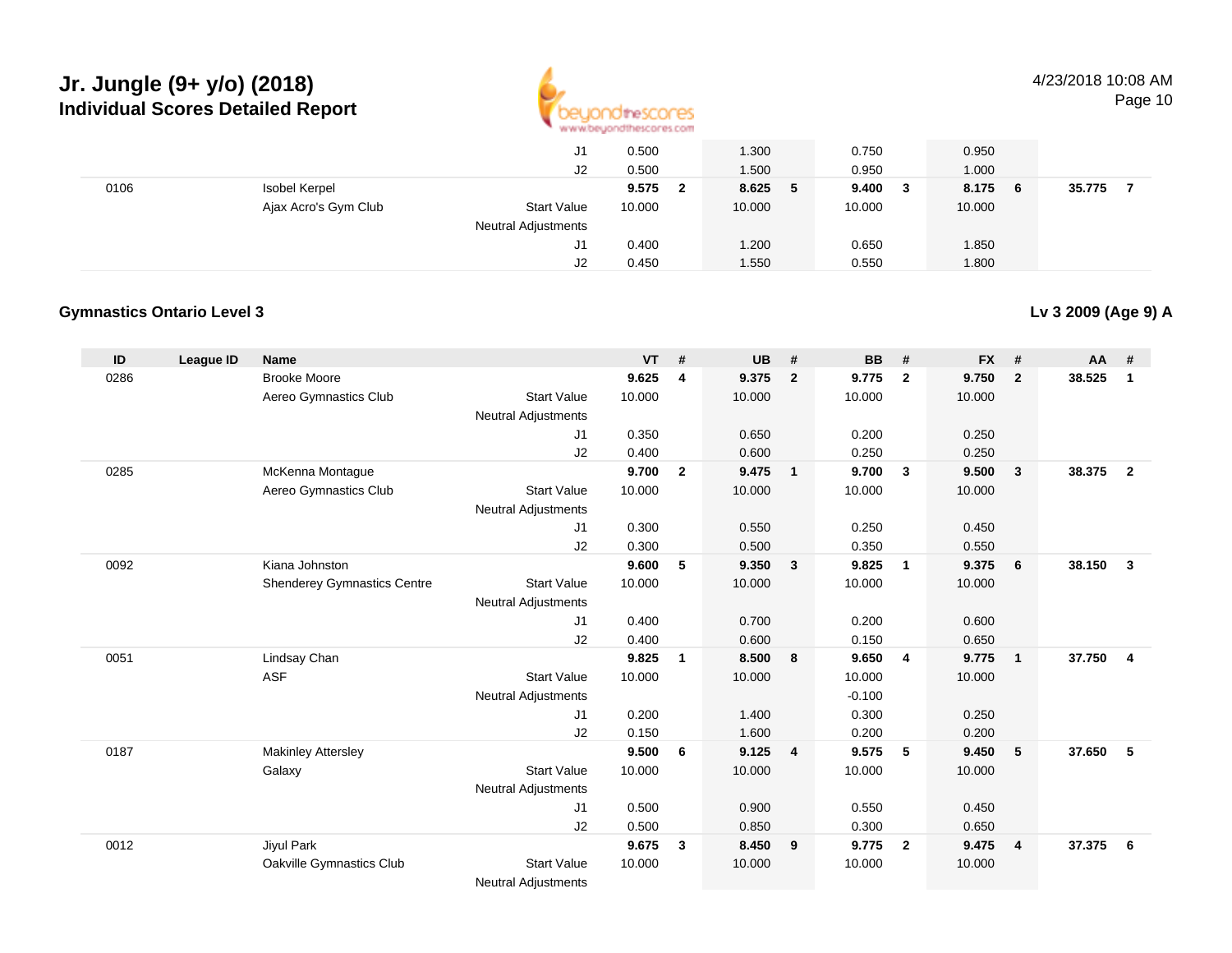

Page 11

|      |                            | J1                         | 0.300  |                | 1.400  |                | 0.250  |                | 0.550  |                |           |                |
|------|----------------------------|----------------------------|--------|----------------|--------|----------------|--------|----------------|--------|----------------|-----------|----------------|
|      |                            | J2                         | 0.350  |                | 1.700  |                | 0.200  |                | 0.500  |                |           |                |
| 0274 | Maria March                |                            | 9.450  | 8              | 8.675  | 6              | 9.125  | 6              | 9.250  | $\overline{7}$ | 36.500    | $\overline{7}$ |
|      | <b>Bluewater</b>           | <b>Start Value</b>         | 10.000 |                | 10.000 |                | 10.000 |                | 10.000 |                |           |                |
|      |                            | Neutral Adjustments        |        |                |        |                |        |                |        |                |           |                |
|      |                            | J1                         | 0.500  |                | 1.500  |                | 0.900  |                | 0.800  |                |           |                |
|      |                            | J2                         | 0.600  |                | 1.150  |                | 0.850  |                | 0.700  |                |           |                |
| 0130 | Ava Cutting                |                            | 9.675  | $\mathbf{3}$   | 8.650  | $\overline{7}$ | 9.050  | $\overline{7}$ | 9.050  | 10             | 36.425    | 8              |
|      | <b>Muskoka Limberettes</b> | <b>Start Value</b>         | 10.000 |                | 10.000 |                | 10.000 |                | 10.000 |                |           |                |
|      |                            | <b>Neutral Adjustments</b> |        |                |        |                |        |                |        |                |           |                |
|      |                            | J1                         | 0.300  |                | 1.200  |                | 1.050  |                | 0.850  |                |           |                |
|      |                            | J2                         | 0.350  |                | 1.500  |                | 0.850  |                | 1.050  |                |           |                |
| 0052 | Abby Hew-Sang              |                            | 9.325  | 9              | 8.700  | 5              | 8.775  | 8              | 9.475  | $\overline{4}$ | 36.275    | 9              |
|      | <b>ASF</b>                 | <b>Start Value</b>         | 10.000 |                | 10.000 |                | 10.000 |                | 10.000 |                |           |                |
|      |                            | <b>Neutral Adjustments</b> |        |                |        |                |        |                |        |                |           |                |
|      |                            | J1                         | 0.650  |                | 1.200  |                | 1.350  |                | 0.450  |                |           |                |
|      |                            | J2                         | 0.700  |                | 1.400  |                | 1.100  |                | 0.600  |                |           |                |
| 0228 | Sierra Dunkley             |                            | 9.475  | $\overline{7}$ | 8.350  | 10             | 8.750  | 9              | 9.125  | 9              | 35.700 10 |                |
|      | <b>Gymnastics Energy</b>   | <b>Start Value</b>         | 10.000 |                | 10.000 |                | 10.000 |                | 10.000 |                |           |                |
|      |                            | <b>Neutral Adjustments</b> |        |                |        |                |        |                |        |                |           |                |
|      |                            | J1                         | 0.550  |                | 1.500  |                | 1.100  |                | 0.850  |                |           |                |
|      |                            | J2                         | 0.500  |                | 1.800  |                | 1.400  |                | 0.900  |                |           |                |
| 0229 | Amber Loewen               |                            | 9.050  | 10             | 8.675  | 6              | 8.375  | 10             | 9.150  | 8              | 35.250 11 |                |
|      | <b>Gymnastics Energy</b>   | <b>Start Value</b>         | 10.000 |                | 10.000 |                | 10.000 |                | 10.000 |                |           |                |
|      |                            | <b>Neutral Adjustments</b> |        |                |        |                |        |                |        |                |           |                |
|      |                            | J1                         | 0.900  |                | 1.400  |                | 1.650  |                | 0.750  |                |           |                |
|      |                            | J2                         | 1.000  |                | 1.250  |                | 1.600  |                | 0.950  |                |           |                |

#### **Gymnastics Ontario Level 3**

**Lv 3 2009 (Age 9) B**

| ID   | League ID | <b>Name</b>              |                            | $VT$ # |                          | $UB$ # |                          | <b>BB</b> | - #                      | <b>FX</b>    | - #                     | <b>AA</b> | -#                       |
|------|-----------|--------------------------|----------------------------|--------|--------------------------|--------|--------------------------|-----------|--------------------------|--------------|-------------------------|-----------|--------------------------|
| 0151 |           | Chloe Reid               |                            | X.XXX  | $\overline{\phantom{a}}$ | X.XXX  | $\overline{\phantom{a}}$ | X.XXX     | $\overline{\phantom{a}}$ | <b>X.XXX</b> | $-$                     | 0.000     | $\overline{\phantom{a}}$ |
| 0054 |           | Rain He                  |                            | 9.725  |                          | 9.125  |                          | 9.550     | - 3                      | 9.675        |                         | 38.075    |                          |
|      |           | <b>ASF</b>               | <b>Start Value</b>         | 10.000 |                          | 10.000 |                          | 10.000    |                          | 10.000       |                         |           |                          |
|      |           |                          | <b>Neutral Adjustments</b> |        |                          |        |                          |           |                          |              |                         |           |                          |
|      |           |                          | J1                         | 0.250  |                          | 0.800  |                          | 0.350     |                          | 0.350        |                         |           |                          |
|      |           |                          | J2                         | 0.300  |                          | 0.950  |                          | 0.550     |                          | 0.300        |                         |           |                          |
| 0008 |           | Stella Garcia            |                            | 9.525  | 3                        | 9.100  | $\overline{2}$           | 9.600     | $\overline{\mathbf{2}}$  | 9.575        | $\overline{\mathbf{2}}$ | 37.800    | - 2                      |
|      |           | Oakville Gymnastics Club | <b>Start Value</b>         | 10.000 |                          | 10.000 |                          | 10.000    |                          | 10.000       |                         |           |                          |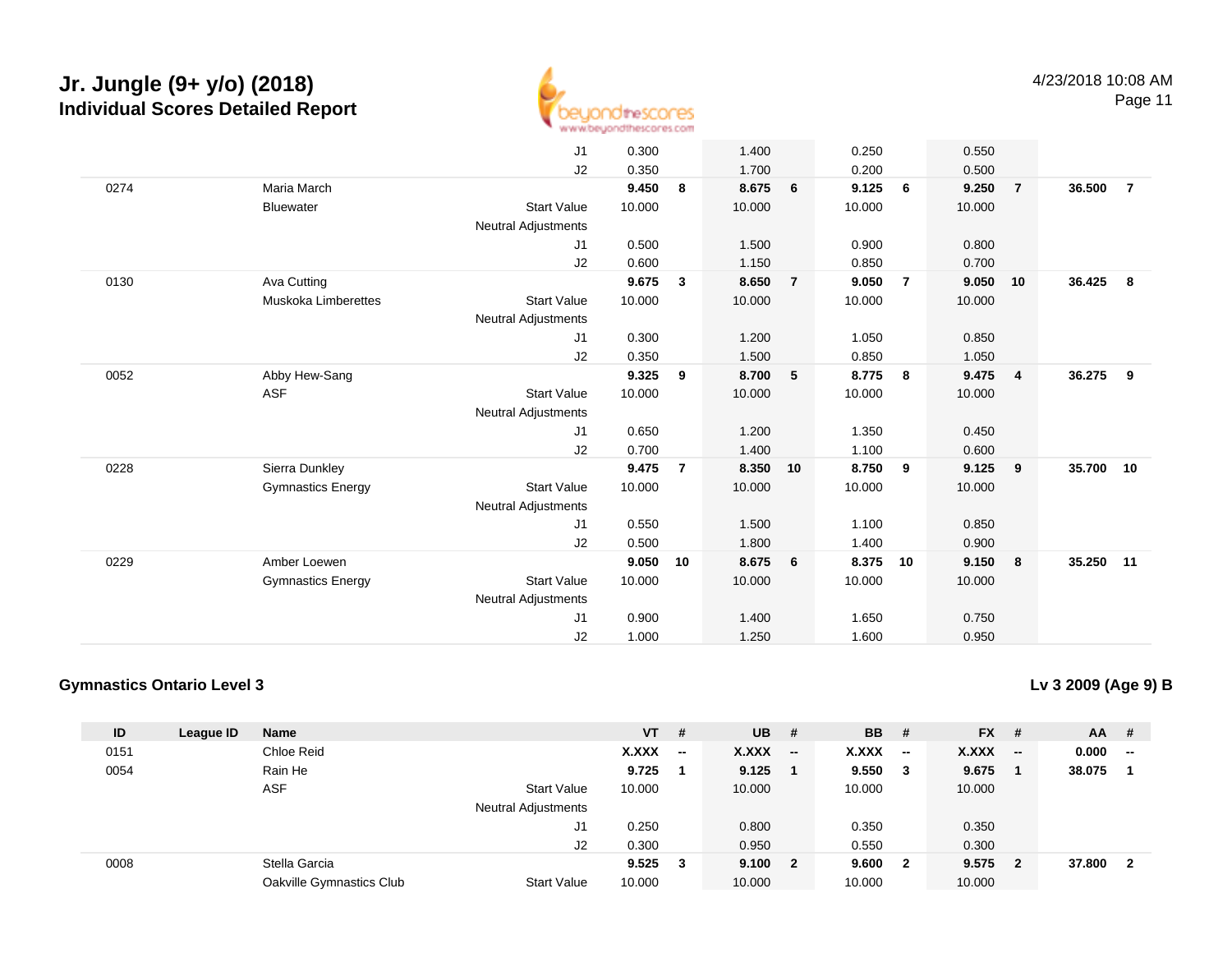

|      |                                    | <b>Neutral Adjustments</b> |              |                          |        |                |        |                |              |                          |        |                |
|------|------------------------------------|----------------------------|--------------|--------------------------|--------|----------------|--------|----------------|--------------|--------------------------|--------|----------------|
|      |                                    | J1                         | 0.400        |                          | 1.000  |                | 0.400  |                | 0.450        |                          |        |                |
|      |                                    | J2                         | 0.550        |                          | 0.800  |                | 0.400  |                | 0.400        |                          |        |                |
| 0155 | Celia Mazanik                      |                            | 9.600        | $\overline{2}$           | 8.950  | $\overline{4}$ | 9.825  | $\overline{1}$ | 9.425        | $\overline{4}$           | 37.800 | $\overline{2}$ |
|      | <b>Barrie Kempettes</b>            | <b>Start Value</b>         | 10.000       |                          | 10.000 |                | 10.000 |                | 10.000       |                          |        |                |
|      |                                    | <b>Neutral Adjustments</b> |              |                          |        |                |        |                |              |                          |        |                |
|      |                                    | J1                         | 0.400        |                          | 1.050  |                | 0.200  |                | 0.600        |                          |        |                |
|      |                                    | J2                         | 0.400        |                          | 1.050  |                | 0.150  |                | 0.550        |                          |        |                |
| 0112 | Ella Vasani                        |                            | 9.525        | 3                        | 8.925  | 5              | 9.500  | $\overline{4}$ | 8.750        | 9                        | 36.700 | $\mathbf{3}$   |
|      | Ajax Acro's Gym Club               | <b>Start Value</b>         | 10.000       |                          | 10.000 |                | 10.000 |                | 10.000       |                          |        |                |
|      |                                    | <b>Neutral Adjustments</b> |              |                          |        |                |        |                |              |                          |        |                |
|      |                                    | J1                         | 0.450        |                          | 1.100  |                | 0.400  |                | 1.300        |                          |        |                |
|      |                                    | J2                         | 0.500        |                          | 1.050  |                | 0.600  |                | 1.200        |                          |        |                |
| 0094 | Sophia Eustace                     |                            | 9.350        | 5                        | 8.625  | 8              | 9.025  | 5              | 9.500        | $\mathbf{3}$             | 36.500 | $\overline{4}$ |
|      | <b>Shenderey Gymnastics Centre</b> | <b>Start Value</b>         | 10.000       |                          | 10.000 |                | 10.000 |                | 10.000       |                          |        |                |
|      |                                    | <b>Neutral Adjustments</b> |              |                          |        |                |        |                |              |                          |        |                |
|      |                                    | J1                         | 0.600        |                          | 1.350  |                | 0.900  |                | 0.500        |                          |        |                |
|      |                                    | J2                         | 0.700        |                          | 1.400  |                | 1.050  |                | 0.500        |                          |        |                |
| 0189 | Shaelynn Giguere                   |                            | 9.475        | $\overline{4}$           | 8.600  | 9              | 9.025  | 5              | 9.175        | $5\phantom{.0}$          | 36.275 | 5              |
|      | Galaxy                             | <b>Start Value</b>         | 10.000       |                          | 10.000 |                | 10.000 |                | 10.000       |                          |        |                |
|      |                                    | <b>Neutral Adjustments</b> |              |                          |        |                |        |                |              |                          |        |                |
|      |                                    | J1                         | 0.500        |                          | 1.200  |                | 1.000  |                | 0.750        |                          |        |                |
|      |                                    | J2                         | 0.550        |                          | 1.600  |                | 0.950  |                | 0.900        |                          |        |                |
| 0111 | Eva Mosgopoulos                    |                            | 9.325        | 6                        | 8.650  | $\overline{7}$ | 8.800  | $\overline{7}$ | 9.075        | $\overline{7}$           | 35.850 | 6              |
|      | Ajax Acro's Gym Club               | <b>Start Value</b>         | 10.000       |                          | 10.000 |                | 10.000 |                | 10.000       |                          |        |                |
|      |                                    | <b>Neutral Adjustments</b> |              |                          |        |                |        |                |              |                          |        |                |
|      |                                    | J1                         | 0.600        |                          | 1.200  |                | 1.100  |                | 0.850        |                          |        |                |
|      |                                    | J2                         | 0.750        |                          | 1.500  |                | 1.300  |                | 1.000        |                          |        |                |
| 0015 | Maya Chauhan                       |                            | 9.100        | $\overline{7}$           | 9.050  | $\mathbf{3}$   | 8.325  | 8              | 9.150        | 6                        | 35.625 | $\overline{7}$ |
|      | Oakville Gymnastics Club           | <b>Start Value</b>         | 10.000       |                          | 10.000 |                | 10.000 |                | 10.000       |                          |        |                |
|      |                                    | <b>Neutral Adjustments</b> |              |                          |        |                |        |                |              |                          |        |                |
|      |                                    | J1                         | 0.800        |                          | 0.900  |                | 1.500  |                | 0.900        |                          |        |                |
|      |                                    | J2                         | 1.000        |                          | 1.000  |                | 1.850  |                | 0.800        |                          |        |                |
| 0148 | Emma McCaskie                      |                            | 9.350        | 5                        | 7.450  | 10             | 8.875  | 6              | 8.875        | 8                        | 34.550 | 8              |
|      | <b>Barrie Kempettes</b>            | <b>Start Value</b>         | 10.000       |                          | 10.000 |                | 10.000 |                | 10.000       |                          |        |                |
|      |                                    | <b>Neutral Adjustments</b> |              |                          |        |                |        |                |              |                          |        |                |
|      |                                    | J1                         | 0.700        |                          | 2.500  |                | 1.000  |                | 1.050        |                          |        |                |
|      |                                    | J2                         | 0.600        |                          | 2.600  |                | 1.250  |                | 1.200        |                          |        |                |
| 0032 | Ava Flegel                         |                            | <b>X.XXX</b> | $\overline{\phantom{a}}$ | 8.800  | 6              | 8.800  | $\overline{7}$ | <b>X.XXX</b> | $\overline{\phantom{a}}$ | 17.600 | 9              |
|      | <b>Bluewater</b>                   | <b>Start Value</b>         |              |                          | 10.000 |                | 10.000 |                |              |                          |        |                |